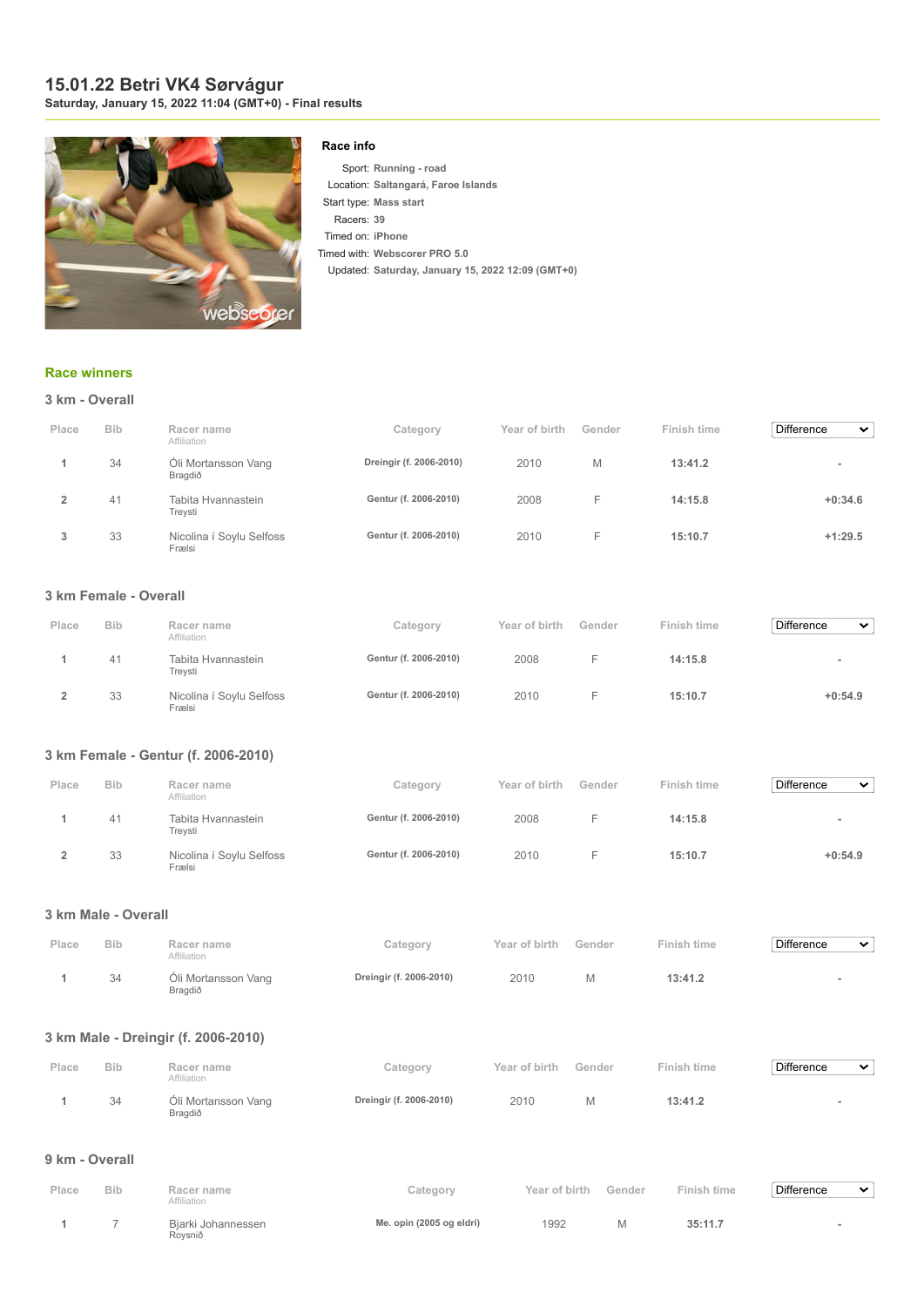| Place          | <b>Bib</b>     | Racer name<br>Affiliation             | Category                         | Year of birth | Gender | Finish time | Difference<br>$\checkmark$ |
|----------------|----------------|---------------------------------------|----------------------------------|---------------|--------|-------------|----------------------------|
| $\overline{2}$ | 18             | Henry Olsen<br>Bragdið                | Me. supervet. (1957-1966)        | 1964          | M      | 39:15.3     | $+4:03.6$                  |
| 3              | 20             | Ingi Johannessen<br>Roysnið           | Mansungl. (2001-2005)            | 2002          | M      | 40:22.8     | $+5:11.1$                  |
| 4              | 26             | Jonhard Larsen<br>Treysti             | Me. supervet. (1957-1966)        | 1966          | M      | 40:35.2     | $+5:23.5$                  |
| 5              | 38             | Rógvi Johansen<br>Bragdið             | Me. opin (2005 og eldri)         | 1997          | M      | 41:22.4     | $+6:10.7$                  |
| 6              | 29             | Maria Biskopstø<br>Treysti            | Kvinnuungl. (2001-2005)          | 2002          | F      | 43:02.8     | $+7:51.1$                  |
| $\overline{7}$ | 30             | Marita Andrasardóttir<br>Bragdið      | Kv. vet. (1967-1976)             | 1976          | F      | 43:28.4     | $+8:16.7$                  |
| 8              | 31             | Markus Hvannastein<br>Treysti         | Me. opin (2005 og eldri)         | 1984          | M      | 43:37.3     | $+8:25.6$                  |
| 9              | 23             | Jóhan Jákup Zachariasen<br>Frælsi     | Me. opin (2005 og eldri)         | 1978          | M      | 44:00.6     | $+8:48.9$                  |
| 10             | 43             | Vibeka Eihilt Sivertsen<br>Treysti    | Kvinnuungl. (2001-2005)          | 2005          | F      | 44:16.6     | $+9:04.9$                  |
| 11             | 5              | Arnfinn Johannessen<br>Roysnið        | Me. supervet. (1957-1966)        | 1965          | M      | 44:22.7     | $+9:11.0$                  |
| 12             | 21             | Jens R Weihe<br>Frælsi                | Me. ultravet. (f.1956 ella fyrr) | 1947          | M      | 44:29.6     | $+9:17.9$                  |
| 13             | $\mathbf{1}$   | Albert Johansen<br>Frælsi             | Me. supervet. (1957-1966)        | 1966          | M      | 44:45.4     | $+9:33.7$                  |
| 14             | $\overline{2}$ | Ann Thomsen<br>Bragdið                | Kv. supervet. (1957-1966)        | 1966          | F      | 44:55.1     | $+9:43.4$                  |
| 15             | 14             | Hans Terji Zachariasen<br>Frælsi      | Me. opin (2005 og eldri)         | 1978          | M      | 45:03.9     | $+9:52.2$                  |
| 16             | 19             | Hergerð Heldarskarð<br>Bragdið        | Kv. vet. (1967-1976)             | 1968          | F      | 46:16.3     | $+11:04.6$                 |
| 17             | 3              | Ann-Mari av Skarði<br>Bragdið         | Kv. vet. (1967-1976)             | 1974          | F      | 46:31.1     | $+11:19.4$                 |
| 18             | 6              | Astrid Joensen<br>Roysnið             | Kv. vet. (1967-1976)             | 1967          | F      | 46:42.0     | $+11:30.3$                 |
| 19             | 37             | Regin Thomsen<br>Roysnið              | Me. vet. (1967-1976)             | 1976          | M      | 47:21.9     | $+12:10.2$                 |
| 20             | 17             | Henning Olsen<br>Roysnið              | Me. supervet. (1957-1966)        | 1957          | M      | 47:55.9     | $+12:44.2$                 |
| 21             | 11             | Hallbjørg Danielsen<br>Roysnið        | Kv. vet. (1967-1976)             | 1973          | F      | 48:21.5     | $+13:09.8$                 |
| 22             | 13             | Hans Ellefsen<br>Bragdið              | Me. vet. (1967-1976)             | 1973          | M      | 48:36.7     | $+13:25.0$                 |
| 23             | 15             | Heidi Óluvá Jógvansdóttir<br>Bragdið  | Kv. vet. (1967-1976)             | 1972          | F.     | 49:33.6     | $+14:21.9$                 |
| 24             | 4              | Arnbjørn Kristiansen<br>Onki felag    | Me. supervet. (1957-1966)        | 1958          | M      | 50:20.7     | $+15:09.0$                 |
| 25             | 8              | Borgar Juliusson Biskopstø<br>Treysti | Me. supervet. (1957-1966)        | 1962          | M      | 52:12.3     | $+17:00.6$                 |
| 26             | 35             | Óluva Hvannastein<br>Treysti          | Kv. opin (2005 og eldri)         | 1987          | F      | 52:25.0     | $+17:13.3$                 |
| 27             | 40             | Súni Kristiansen<br>Roysnið           | Me. ultravet. (f.1956 ella fyrr) | 1956          | M      | 52:45.5     | $+17:33.8$                 |
| 28             | 25             | Jónfríð Foldbo<br>Treysti             | Kv. vet. (1967-1976)             | 1971          | F      | 53:40.6     | $+18:28.9$                 |
| 29             | 16             | Helgi Johannessen<br>Roysnið          | Me. vet. (1967-1976)             | 1967          | M      | 53:58.7     | $+18:47.0$                 |
| 30             | 28             | Karin Kirke Petersen<br>Treysti       | Kv. supervet. (1957-1966)        | 1964          | F      | 54:27.9     | $+19:16.2$                 |
| 31             | 9              | Elisabeth Larsen<br>Bragdið           | Kv. vet. (1967-1976)             | 1968          | F      | 56:34.2     | $+21:22.5$                 |
| 32             | 10             | Elisabeth Rasmussen<br>Bragdið        | Kv. supervet. (1957-1966)        | 1959          | F.     | 57:31.8     | $+22:20.1$                 |
| 33             | 24             | Jóhanna Vang<br>Bragdið               | Kv. supervet. (1957-1966)        | 1964          | F      | 57:35.1     | $+22:23.4$                 |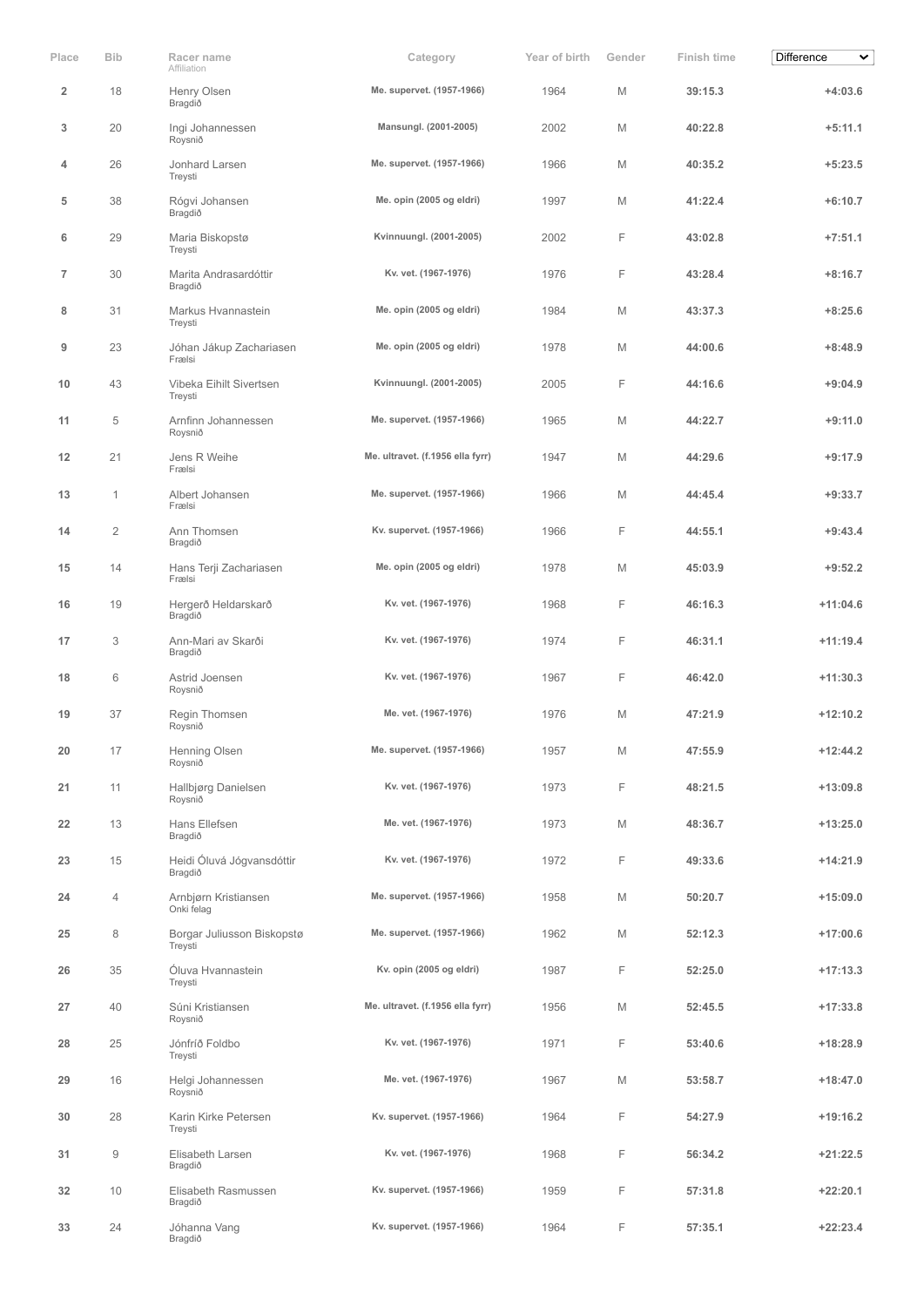| Place | <b>Bib</b> | Racer name<br>Affiliation | Category                  | Year of birth | Gender | Finish time | <b>Difference</b><br>$\checkmark$ |
|-------|------------|---------------------------|---------------------------|---------------|--------|-------------|-----------------------------------|
| 34    | 42         | Una Højsted<br>Bragdið    | Kv. supervet. (1957-1966) | 1961          | н.     | 57:36.2     | $+22:24.5$                        |
| 35    | 12         | Hallur Holm<br>Bragdið    | Me. vet. (1967-1976)      | 1967          | M      | 57:42.2     | $+22:30.5$                        |
| 36    | 27         | Jørmund Foldbo<br>Trevsti | Me. supervet. (1957-1966) | 1961          | М      | 57:44.4     | $+22:32.7$                        |

### **9 km Female - Overall**

| Place                   | <b>Bib</b>             | Racer name<br>Affiliation            | Category                  | Year of birth | Gender | Finish time | <b>Difference</b><br>$\checkmark$ |
|-------------------------|------------------------|--------------------------------------|---------------------------|---------------|--------|-------------|-----------------------------------|
| 1                       | 29                     | Maria Biskopstø<br>Treysti           | Kvinnuungl. (2001-2005)   | 2002          | F      | 43:02.8     |                                   |
| $\overline{\mathbf{2}}$ | 30                     | Marita Andrasardóttir<br>Bragdið     | Kv. vet. (1967-1976)      | 1976          | F      | 43:28.4     | $+0:25.6$                         |
| 3                       | 43                     | Vibeka Eihilt Sivertsen<br>Treysti   | Kvinnuungl. (2001-2005)   | 2005          | F      | 44:16.6     | $+1:13.8$                         |
| 4                       | $\mathbf{2}$           | Ann Thomsen<br>Bragdið               | Kv. supervet. (1957-1966) | 1966          | F      | 44:55.1     | $+1:52.3$                         |
| 5                       | 19                     | Hergerð Heldarskarð<br>Bragdið       | Kv. vet. (1967-1976)      | 1968          | F      | 46:16.3     | $+3:13.5$                         |
| 6                       | 3                      | Ann-Mari av Skarði<br>Bragdið        | Kv. vet. (1967-1976)      | 1974          | F      | 46:31.1     | $+3:28.3$                         |
| $\overline{7}$          | 6                      | Astrid Joensen<br>Roysnið            | Kv. vet. (1967-1976)      | 1967          | F      | 46:42.0     | $+3:39.2$                         |
| 8                       | 11                     | Hallbjørg Danielsen<br>Roysnið       | Kv. vet. (1967-1976)      | 1973          | F      | 48:21.5     | $+5:18.7$                         |
| 9                       | 15                     | Heidi Óluvá Jógvansdóttir<br>Bragdið | Kv. vet. (1967-1976)      | 1972          | F      | 49:33.6     | $+6:30.8$                         |
| 10                      | 35                     | Óluva Hvannastein<br>Treysti         | Kv. opin (2005 og eldri)  | 1987          | F      | 52:25.0     | $+9:22.2$                         |
| 11                      | 25                     | Jónfríð Foldbo<br>Treysti            | Kv. vet. (1967-1976)      | 1971          | F      | 53:40.6     | $+10:37.8$                        |
| 12                      | 28                     | Karin Kirke Petersen<br>Treysti      | Kv. supervet. (1957-1966) | 1964          | F      | 54:27.9     | $+11:25.1$                        |
| 13                      | $\mathrel{\mathsf{g}}$ | Elisabeth Larsen<br>Bragdið          | Kv. vet. (1967-1976)      | 1968          | F      | 56:34.2     | $+13:31.4$                        |
| 14                      | 10                     | Elisabeth Rasmussen<br>Bragdið       | Kv. supervet. (1957-1966) | 1959          | F      | 57:31.8     | $+14:29.0$                        |
| 15                      | 24                     | Jóhanna Vang<br>Bragdið              | Kv. supervet. (1957-1966) | 1964          | F      | 57:35.1     | $+14:32.3$                        |
| 16                      | 42                     | Una Højsted<br>Bragdið               | Kv. supervet. (1957-1966) | 1961          | F      | 57:36.2     | $+14:33.4$                        |

# **9 km Female - Kv. opin (2005 og eldri)**

| Place | <b>Bib</b> | Racer name<br>Affiliation    | Category                 | Year of birth | Gender | Finish time | <b>Difference</b> | $\checkmark$ |
|-------|------------|------------------------------|--------------------------|---------------|--------|-------------|-------------------|--------------|
|       | 35         | Óluva Hvannastein<br>Trevsti | Kv. opin (2005 og eldri) | 1987          |        | 52:25.0     |                   |              |

# **9 km Female - Kv. supervet. (1957-1966)**

| Place          | <b>Bib</b> | Racer name<br>Affiliation       | Category                  | Year of birth | Gender | Finish time | <b>Difference</b><br>$\checkmark$ |
|----------------|------------|---------------------------------|---------------------------|---------------|--------|-------------|-----------------------------------|
| 1              | 2          | Ann Thomsen<br>Bragdið          | Kv. supervet. (1957-1966) | 1966          | F      | 44:55.1     | $\overline{\phantom{a}}$          |
| $\overline{2}$ | 28         | Karin Kirke Petersen<br>Treysti | Kv. supervet. (1957-1966) | 1964          | F      | 54:27.9     | $+9:32.8$                         |
| 3              | 10         | Elisabeth Rasmussen<br>Bragdið  | Kv. supervet. (1957-1966) | 1959          | F      | 57:31.8     | $+12:36.7$                        |
| 4              | 24         | Jóhanna Vang<br>Bragdið         | Kv. supervet. (1957-1966) | 1964          | F      | 57:35.1     | $+12:40.0$                        |
| 5              | 42         | Una Højsted<br>Bragdið          | Kv. supervet. (1957-1966) | 1961          | F      | 57:36.2     | $+12:41.1$                        |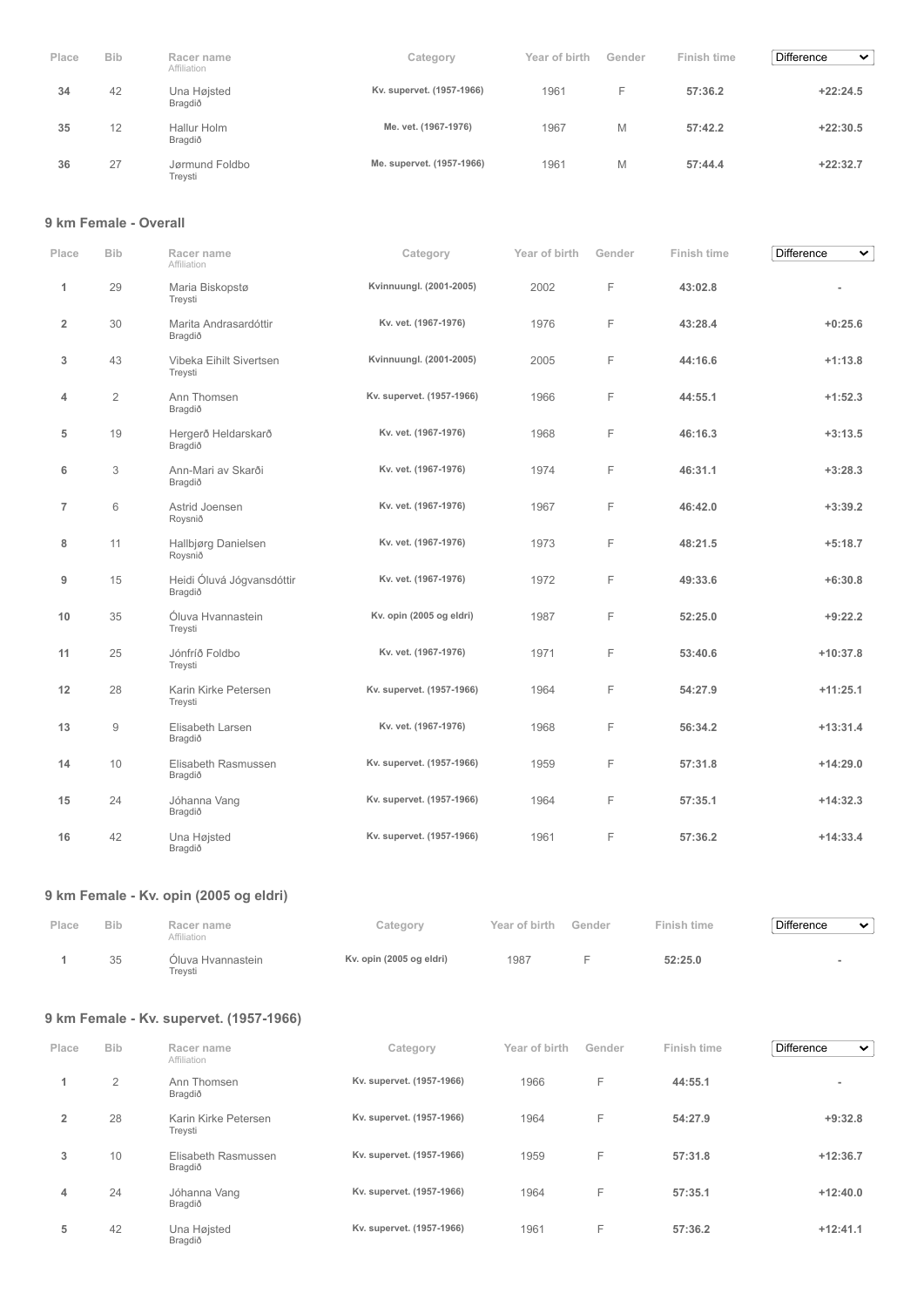## **9 km Female - Kv. vet. (1967-1976)**

| Place          | <b>Bib</b>     | Racer name<br>Affiliation            | Category             | Year of birth | Gender | Finish time | <b>Difference</b><br>$\checkmark$ |
|----------------|----------------|--------------------------------------|----------------------|---------------|--------|-------------|-----------------------------------|
| 1              | 30             | Marita Andrasardóttir<br>Bragdið     | Kv. vet. (1967-1976) | 1976          | F      | 43:28.4     | ۰                                 |
| $\overline{2}$ | 19             | Hergerð Heldarskarð<br>Bragdið       | Kv. vet. (1967-1976) | 1968          | F      | 46:16.3     | $+2:47.9$                         |
| 3              | 3              | Ann-Mari av Skarði<br>Bragdið        | Kv. vet. (1967-1976) | 1974          | F      | 46:31.1     | $+3:02.7$                         |
| 4              | 6              | Astrid Joensen<br>Roysnið            | Kv. vet. (1967-1976) | 1967          | F      | 46:42.0     | $+3:13.6$                         |
| 5              | 11             | Hallbjørg Danielsen<br>Roysnið       | Kv. vet. (1967-1976) | 1973          | F      | 48:21.5     | $+4:53.1$                         |
| 6              | 15             | Heidi Óluvá Jógvansdóttir<br>Bragdið | Kv. vet. (1967-1976) | 1972          | F      | 49:33.6     | $+6:05.2$                         |
| $\overline{7}$ | 25             | Jónfríð Foldbo<br>Treysti            | Kv. vet. (1967-1976) | 1971          | F      | 53:40.6     | $+10:12.2$                        |
| 8              | $\overline{9}$ | Elisabeth Larsen<br>Bragdið          | Kv. vet. (1967-1976) | 1968          | F      | 56:34.2     | $+13:05.8$                        |

# **9 km Female - Kvinnuungl. (2001-2005)**

| Place | <b>Bib</b> | Racer name<br>Affiliation          | Category                | Year of birth | Gender | Finish time | <b>Difference</b><br>$\checkmark$ |
|-------|------------|------------------------------------|-------------------------|---------------|--------|-------------|-----------------------------------|
|       | 29         | Maria Biskopstø<br>Trevsti         | Kvinnuungl. (2001-2005) | 2002          |        | 43:02.8     |                                   |
|       | 43         | Vibeka Eihilt Sivertsen<br>Trevsti | Kvinnuungl. (2001-2005) | 2005          |        | 44:16.6     | $+1:13.8$                         |

# **9 km Male - Overall**

| Place          | <b>Bib</b>     | Racer name<br>Affiliation             | Category                         | Year of birth | Gender | Finish time | Difference<br>$\checkmark$ |
|----------------|----------------|---------------------------------------|----------------------------------|---------------|--------|-------------|----------------------------|
| 1              | $\overline{7}$ | Bjarki Johannessen<br>Roysnið         | Me. opin (2005 og eldri)         | 1992          | M      | 35:11.7     |                            |
| $\overline{2}$ | 18             | Henry Olsen<br>Bragdið                | Me. supervet. (1957-1966)        | 1964          | M      | 39:15.3     | $+4:03.6$                  |
| 3              | 20             | Ingi Johannessen<br>Roysnið           | Mansungl. (2001-2005)            | 2002          | M      | 40:22.8     | $+5:11.1$                  |
| 4              | 26             | Jonhard Larsen<br>Treysti             | Me. supervet. (1957-1966)        | 1966          | M      | 40:35.2     | $+5:23.5$                  |
| 5              | 38             | Rógvi Johansen<br>Bragdið             | Me. opin (2005 og eldri)         | 1997          | M      | 41:22.4     | $+6:10.7$                  |
| 6              | 31             | Markus Hvannastein<br>Treysti         | Me. opin (2005 og eldri)         | 1984          | M      | 43:37.3     | $+8:25.6$                  |
| $\overline{7}$ | 23             | Jóhan Jákup Zachariasen<br>Frælsi     | Me. opin (2005 og eldri)         | 1978          | M      | 44:00.6     | $+8:48.9$                  |
| 8              | 5              | Arnfinn Johannessen<br>Roysnið        | Me. supervet. (1957-1966)        | 1965          | M      | 44:22.7     | $+9:11.0$                  |
| 9              | 21             | Jens R Weihe<br>Frælsi                | Me. ultravet. (f.1956 ella fyrr) | 1947          | M      | 44:29.6     | $+9:17.9$                  |
| 10             | $\mathbf{1}$   | Albert Johansen<br>Frælsi             | Me. supervet. (1957-1966)        | 1966          | M      | 44:45.4     | $+9:33.7$                  |
| 11             | 14             | Hans Terji Zachariasen<br>Frælsi      | Me. opin (2005 og eldri)         | 1978          | M      | 45:03.9     | $+9:52.2$                  |
| 12             | 37             | Regin Thomsen<br>Roysnið              | Me. vet. (1967-1976)             | 1976          | M      | 47:21.9     | $+12:10.2$                 |
| 13             | 17             | Henning Olsen<br>Roysnið              | Me. supervet. (1957-1966)        | 1957          | M      | 47:55.9     | $+12:44.2$                 |
| 14             | 13             | Hans Ellefsen<br>Bragdið              | Me. vet. (1967-1976)             | 1973          | M      | 48:36.7     | $+13:25.0$                 |
| 15             | 4              | Arnbjørn Kristiansen<br>Onki felag    | Me. supervet. (1957-1966)        | 1958          | M      | 50:20.7     | $+15:09.0$                 |
| 16             | 8              | Borgar Juliusson Biskopstø<br>Treysti | Me. supervet. (1957-1966)        | 1962          | M      | 52:12.3     | $+17:00.6$                 |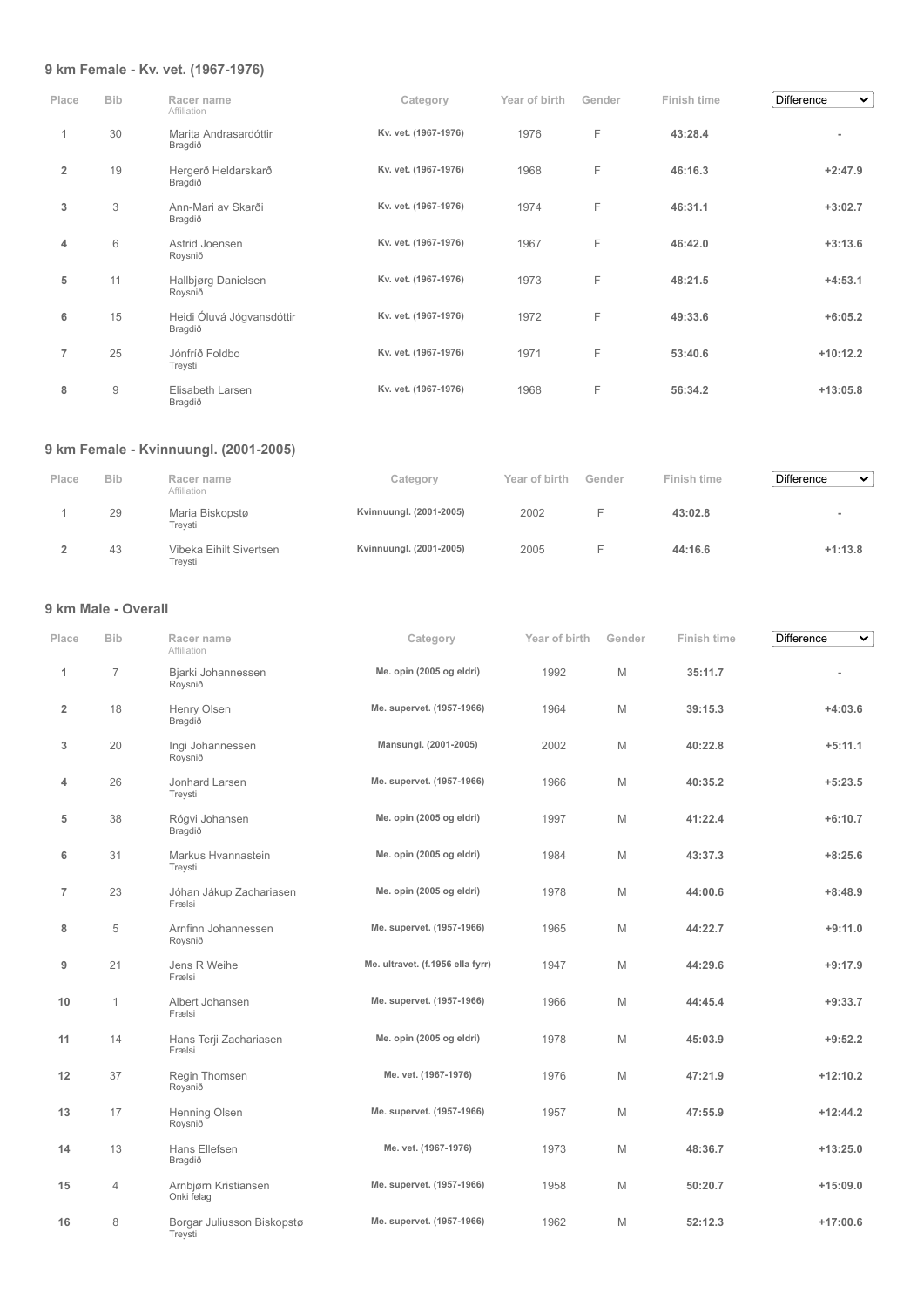| Place | <b>Bib</b> | Racer name<br>Affiliation    | Category                         | Year of birth | Gender | Finish time | <b>Difference</b><br>$\checkmark$ |
|-------|------------|------------------------------|----------------------------------|---------------|--------|-------------|-----------------------------------|
| 17    | 40         | Súni Kristiansen<br>Rovsnið  | Me. ultravet. (f.1956 ella fyrr) | 1956          | M      | 52:45.5     | $+17:33.8$                        |
| 18    | 16         | Helgi Johannessen<br>Roysnið | Me. vet. (1967-1976)             | 1967          | M      | 53:58.7     | $+18:47.0$                        |
| 19    | 12         | Hallur Holm<br>Bragdið       | Me. vet. (1967-1976)             | 1967          | M      | 57:42.2     | $+22:30.5$                        |
| 20    | 27         | Jørmund Foldbo<br>Treysti    | Me. supervet. (1957-1966)        | 1961          | Μ      | 57:44.4     | $+22:32.7$                        |

# **9 km Male - Mansungl. (2001-2005)**

| Place | <b>Bib</b> | Racer name<br>Affiliation   | Category              | Year of birth | Gender | Finish time | Difference<br>$\checkmark$ |  |
|-------|------------|-----------------------------|-----------------------|---------------|--------|-------------|----------------------------|--|
|       | 20         | Ingi Johannessen<br>Rovsnið | Mansungl. (2001-2005) | 2002          | M      | 40:22.8     |                            |  |

# **9 km Male - Me. opin (2005 og eldri)**

| Place | <b>Bib</b> | Racer name<br>Affiliation         | Category                 | Year of birth | Gender | Finish time | <b>Difference</b><br>$\checkmark$ |
|-------|------------|-----------------------------------|--------------------------|---------------|--------|-------------|-----------------------------------|
|       | ⇁          | Bjarki Johannessen<br>Roysnið     | Me. opin (2005 og eldri) | 1992          | M      | 35:11.7     |                                   |
| 2     | 38         | Rógvi Johansen<br>Bragdið         | Me. opin (2005 og eldri) | 1997          | M      | 41:22.4     | $+6:10.7$                         |
| 3     | 31         | Markus Hvannastein<br>Treysti     | Me. opin (2005 og eldri) | 1984          | M      | 43:37.3     | $+8:25.6$                         |
| 4     | 23         | Jóhan Jákup Zachariasen<br>Frælsi | Me. opin (2005 og eldri) | 1978          | M      | 44:00.6     | $+8:48.9$                         |
| 5     | 14         | Hans Terji Zachariasen<br>Frælsi  | Me. opin (2005 og eldri) | 1978          | M      | 45:03.9     | $+9:52.2$                         |

# **9 km Male - Me. supervet. (1957-1966)**

| Place          | <b>Bib</b>     | Racer name<br>Affiliation             | Category                  | Year of birth | Gender | Finish time | Difference<br>$\checkmark$ |
|----------------|----------------|---------------------------------------|---------------------------|---------------|--------|-------------|----------------------------|
| 1              | 18             | Henry Olsen<br>Bragdið                | Me. supervet. (1957-1966) | 1964          | M      | 39:15.3     | ۰                          |
| $\overline{2}$ | 26             | Jonhard Larsen<br>Treysti             | Me. supervet. (1957-1966) | 1966          | M      | 40:35.2     | $+1:19.9$                  |
| 3              | 5              | Arnfinn Johannessen<br>Roysnið        | Me. supervet. (1957-1966) | 1965          | M      | 44:22.7     | $+5:07.4$                  |
| 4              | 1              | Albert Johansen<br>Frælsi             | Me. supervet. (1957-1966) | 1966          | M      | 44:45.4     | $+5:30.1$                  |
| 5              | 17             | Henning Olsen<br>Roysnið              | Me. supervet. (1957-1966) | 1957          | M      | 47:55.9     | $+8:40.6$                  |
| 6              | $\overline{4}$ | Arnbjørn Kristiansen<br>Onki felag    | Me. supervet. (1957-1966) | 1958          | M      | 50:20.7     | $+11:05.4$                 |
| $\overline{7}$ | 8              | Borgar Juliusson Biskopstø<br>Treysti | Me. supervet. (1957-1966) | 1962          | M      | 52:12.3     | $+12:57.0$                 |
| 8              | 27             | Jørmund Foldbo<br>Treysti             | Me. supervet. (1957-1966) | 1961          | M      | 57:44.4     | $+18:29.1$                 |

# **9 km Male - Me. ultravet. (f.1956 ella fyrr)**

| Place | <b>Bib</b> | Racer name<br>Affiliation   | Category                         | Year of birth | Gender | Finish time | <b>Difference</b><br>$\checkmark$ |
|-------|------------|-----------------------------|----------------------------------|---------------|--------|-------------|-----------------------------------|
|       | 21         | Jens R Weihe<br>Frælsi      | Me. ultravet. (f.1956 ella fyrr) | 1947          | М      | 44:29.6     |                                   |
|       | 40         | Súni Kristiansen<br>Rovsnið | Me. ultravet. (f.1956 ella fyrr) | 1956          | М      | 52:45.5     | $+8:15.9$                         |

# **9 km Male - Me. vet. (1967-1976)**

| Place Bib | Racer name  | Category | Year of birth Gender | <b>Finish time</b> | Difference | $\sim$ |
|-----------|-------------|----------|----------------------|--------------------|------------|--------|
|           | Affiliation |          |                      |                    |            |        |